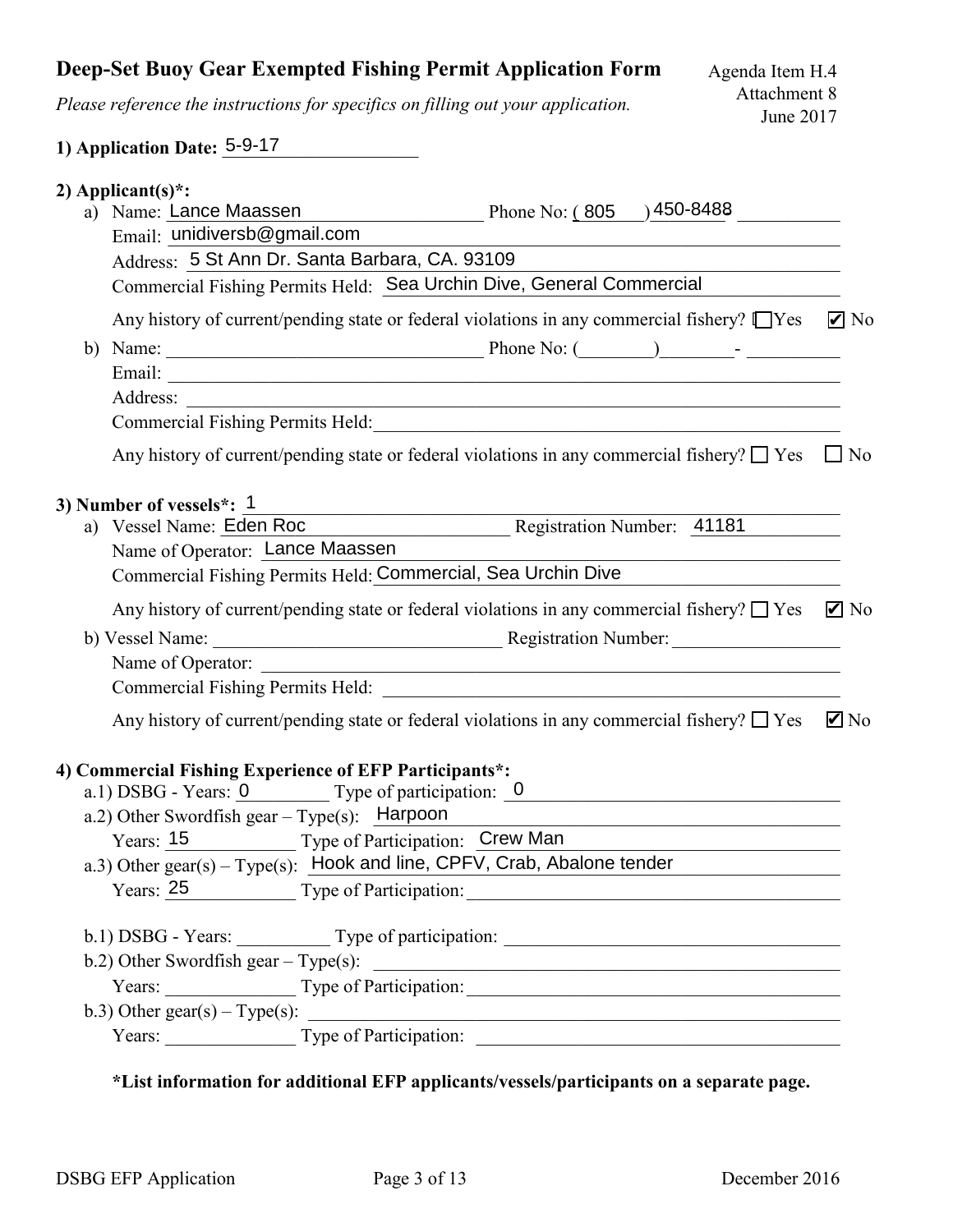| 5) Proposed EFP duration: 3 years<br>Justification: Collecting data from DSBG fishing off Channel Islands and other areas as<br>necessary. The contract of the contract of the contract of the contract of the contract of the contract of the                                                                                    |                                                                                                                      |  |  |  |  |  |
|-----------------------------------------------------------------------------------------------------------------------------------------------------------------------------------------------------------------------------------------------------------------------------------------------------------------------------------|----------------------------------------------------------------------------------------------------------------------|--|--|--|--|--|
| 6) Intended DSBG Configuration: $\Box$ Standard (Attachment A) $\Box$ Modified (please explain)<br>DSBG standard. And the standard standard state of the state of the state of the state of the state of the state of the state of the state of the state of the state of the state of the state of the state of the state of the |                                                                                                                      |  |  |  |  |  |
| Swordfish only. Possible incedental species catch to include: Luvar, Tuna, Thresher, Opah.                                                                                                                                                                                                                                        | $\Box$ Other (please list):                                                                                          |  |  |  |  |  |
| 8) Fishing Area and Effort (indicate all that apply):<br>a) Southern California Bight (Point Conception to the U.S.-Mexico Border):<br>i) Vessels: F.V. Eden Roc.<br>ii) Estimate of fishing effort: 85% Northern Channel Islands.                                                                                                |                                                                                                                      |  |  |  |  |  |
| b) $\blacksquare$ Central California (Point Reyes to Point Conception):<br>i) Vessels: F.V. Eden Roc<br>ii) Estimate of fishing effort: 15%                                                                                                                                                                                       | <u> 1989 - Jan James James James James James James James James James James James James James James James James J</u> |  |  |  |  |  |
| c) Northern California (42 $^{\circ}$ N. latitude to Point Reyes):<br>i) Vessels:<br>iii) Additional details:<br><u> 1980 - Andrea Barbara, poeta esperanto-poeta esperanto-poeta esperanto-poeta esperanto-poeta esperanto-poeta</u>                                                                                             |                                                                                                                      |  |  |  |  |  |
| d) $\Box$ Oregon (Columbia River to 42° N. latitude):<br>i) Vessels:                                                                                                                                                                                                                                                              |                                                                                                                      |  |  |  |  |  |
|                                                                                                                                                                                                                                                                                                                                   |                                                                                                                      |  |  |  |  |  |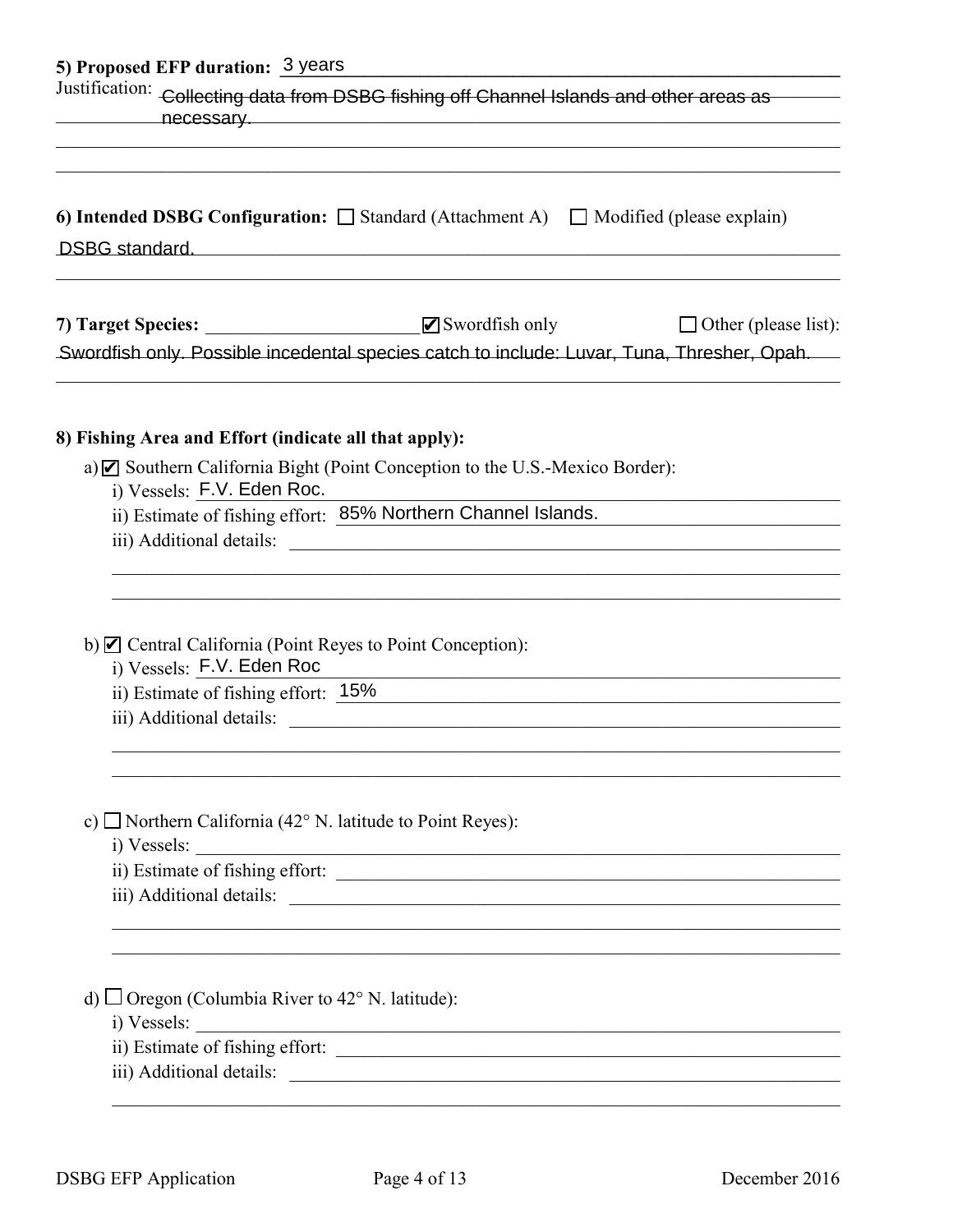9) Data Gaps: Which of the following data gaps are addressed by your Exempted Fishing Permit application, and how will they be addressed? (See Attachment B) Check all that apply:

a)  $\triangleright$  Bycatch & protected species interactions

How? All bycatch will be recorded and documented in log. Bycatch shall be released.

b)  $\blacktriangleright$  Active gear tending

How? Set gear in areas of 2 to 5 square miles marked on GPS. Active monitoring accomplished by timely routine inspection and visually with binoculars when possible. Near immediate response when active strike present on longline.

c)  $\blacksquare$  Gear conflicts/number of vessels

How? Gear conflicts should not be a problem due to low footprint of other DSBG vessels. Longline vessels operations are highly visable and easily communicated with to avoid conflicts.

 $d)$   $\Box$  DSBG time and area use

How? Lintend to fish DSBG from June to December. Area most fished initially would be around the Northern Channel Islands

e)  $\Box$  Gear configuration

How? Hooks, weights and Floats attached to flag poles on the surface. As per attachment #A of this document.

f)  $\Box$  Concurrent gear use

How? None, Will only fish DSBG with no other concurrent fishing.

**DSBG EFP Application**